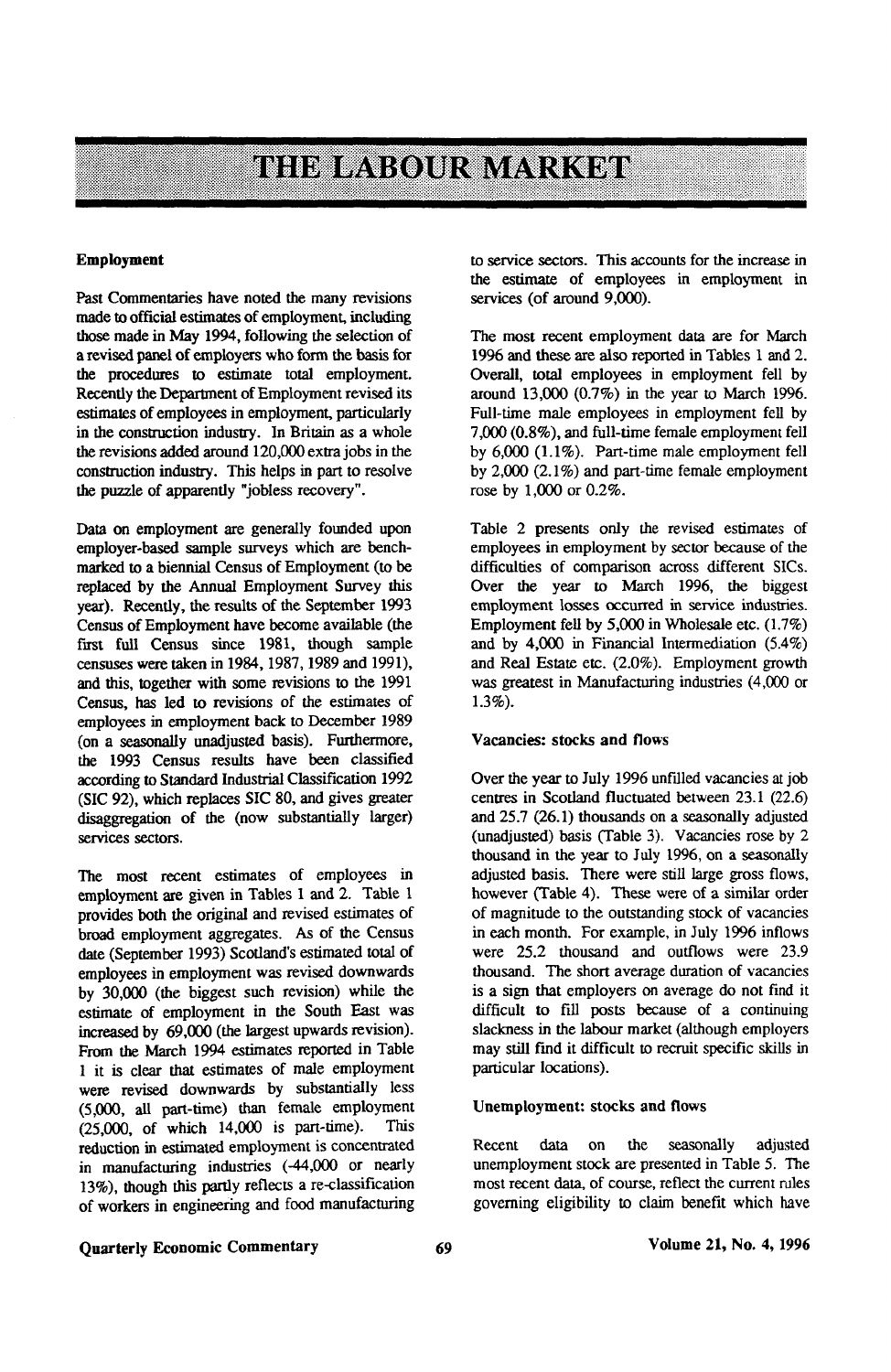been in place since September 1988. These reflect the extension of a guaranteed offer of a YTS place to all those under 18 who have not found a job, under the Employment Training Scheme. Under 18s are consequently not emitted to claim benefit and so are excluded from the unemployment count

Over the year to July 1996 total unemployment fell by about 4 thousand, from 198.7 thousand and from 8.2% to 8.0% of the working population. This represent a reduction in the level of unemployment of 2.0%. Female unemployment was unchanged over the year, while male unemployment fell by 4 thousand.

Table 6 presents recent flows into and out of the unemployment stock. In July 1996 inflows were, at 45.1 thousand, about 1.2 thousand more than in the same month of 1995. Outflows were, at 29.5 thousand, 0.4 thousand less than in July 1995. If gross outflows were maintained at their July 1996 level unemployment stocks could turnover in less than 7 months.

The August 1995 Employment Gazette reported labour force projections for UK regions from 1994 to 2006. Alone among the standard UK regions Scotland is projected to experience a small decline in its labour force (of 0.2%) over die period. This reflects the combined effects of a 3.7% projected fall in the male and a 4.2% rise in the female labour force. In GB as a whole the aggregate labour force, in contrast, is projected to grow by 5.8% again concentrated among females. These projected trends reflect differences in region's demographic structure, activity rates and in net migration patterns. Small increases in Scottish activity/participation rates of the scale observed in the recent past, could quite easily cause the outcome labour force to differ substantially from these projected levels, however. The outturn will also be very sensitive to induced migration flows.

### DELOITTE & TOUCHE SCOTTISH<br>CHAMBERS' BUSINESS SURVEY CHAMBERS' BUSINESS SURVEY EVIDENCE: SECOND QUARTER 1996

Results from the latest Deloitte & Touche Scottish Chambers' Business Survey suggests only slow changes in the labour market. Overall, changes to employment levels affected a third of Retail and Finance respondents, less than 40% of Tourism and less than 50% of Manufacturing and Construction respondents. Rising trends in employment were reported in Manufacturing, Retail and Tourism, whilst employment fell in other sectors. Rising

### Quarterly Economic Commentary Volume 21, No. 4,1996

trends in employment for the third quarter are forecast in Manufacturing, Retail and Tourism, however, in the service sector rising employment continues to be largely part time and temporary.

#### Employment

Only 5% of Manufacturing and 10% Construction respondents thought shortages of skilled labour would be the factor most likely to restrict activity in the third quarter. In contrast concerns as to recruiting suitable staffs were more evident in the service sector.

The rise in Manufacturing employment was less than anticipated at a net of 2%, and no improvement to this rate of increase is forecast for the third quarter. Overall 22% reported increasing employment, however, 20% reduced employment, even so changes to employment levels affected less than 50% of respondents. The continued decline in the levels of overtime working is further evidence of the relative slackness in demand.

Construction employment trends were weaker than anticipated, 29% reported reducing employment and 24% plan to reduce employment in quarter three, whilst only 17% increased employment and 12% expect to increase employment in quarter three. Once again overtime levels continued to decline.

Changes in employment levels in Wholesale were at the margin, affecting less than 25% of respondents. Nevertheless, the employment trends were weaker than expected, and whilst the downward trend eased no improvement to the current decline is forecast The weakness in demand was reflected in the slight decline in overtime working, and little improvement in overtime working is anticipated in the third quarter.

Changes to Retail employment affected less than a third of respondents. Nevertheless, the rise in employment, a net of 7%, was stronger than anticipated, and the highest figure for more than two years. A further increase in employment is forecast for the third quarter. However, the rising trends conceal a fall in full time and a rise in part time and temporary staffs.

In Finance changes to employment levels affected only a third, and die decline in employment was less than anticipated. Once again the overall decline concealed increased use of part time and temporary staffs. Respondents continue to remain pessimistic as to employment levels and forecast further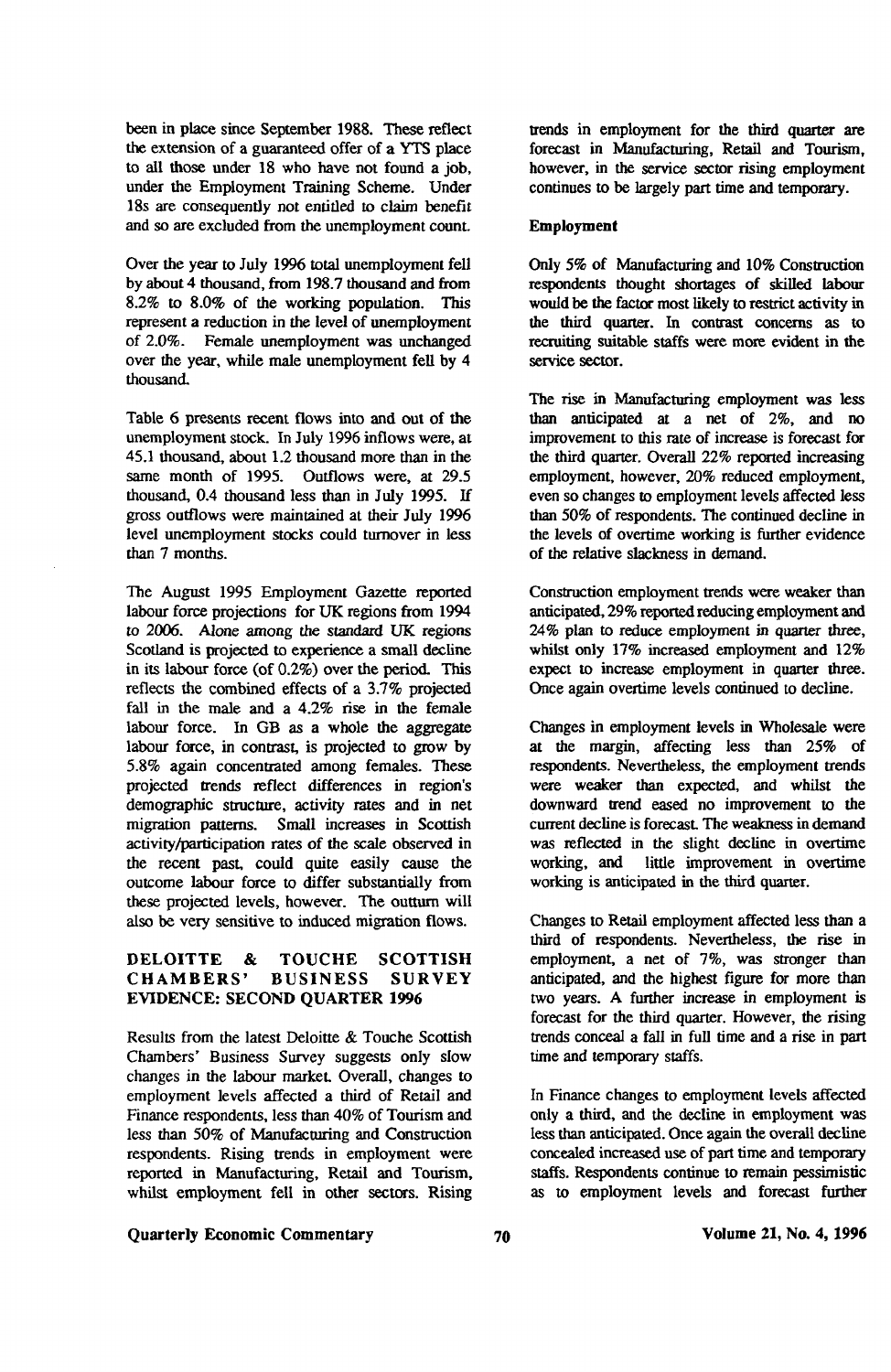declines in the third quarter. **Pay** 

Changes to Tourism employment levels affected less than 40%, nevertheless, 31% reported increasing employment and only 7% reducing employment in the second quarter. The forecast rise in employment occurred, a net of 24%, and this strong rise is expected to continue through the third quarter, reflecting the seasonal nature of demand. A strong rise in the use of temporary and part time staffs was evident and this is expected to continue, outpacing the increasing use of full time staffs.

#### **Recruitment**

There were few signs of increased recruitment activity in Manufacturing where 53% sought to recruit, almost the same percentage as reported in the second quarters of 1994 and 1995. Recruitment difficulties were limited, with less than 14% of respondents reporting problems, and were mainly experienced in the recruitment of suitable skilled, managerial and technical staffs.

Recruitment activity in Construction was lower than in previous second quarters, 45% sought to recruit<br>and some difficulties were evident in the were evident in the recruitment of suitable skilled manual staff, but generally these difficulties were less than a year ago.

The percentage of Wholesale respondents seeking to recruit was lower than in the second quarters of 1995 and 1994. The 39% of Wholesale respondents recruiting staff reported few problems in attracting suitable staffs.

In Retail 63% sought to recruit, the highest quarter two figures for more than two years. Part time staffs were the most widely recruited group, and problems were evident in the recruitment of suitable skilled and part time staffs. Evidence as to the increased activity was reflected in the increased levels of training, again the highest figures for more than two years.

In Finance activity was most frequently directed towards the recruitment of part time and temporary staffs, and some problems were evident in the recruitment of suitable part time staffs.

90% of Tourism respondents sought to recruit a broad range of occupations. Problems in recruiting suitable skilled and part time staffs were evident.

The percentages increasing pay ranged from 21% of Construction to a third in Manufacturing, 40% in Tourism and 55% of Retail respondents. Upward pressure on pay rates remained slight and was only evident in Wholesale and Retail Distribution. Pay increases for the first half of 1996 have averaged between 3.8% to 4.0%.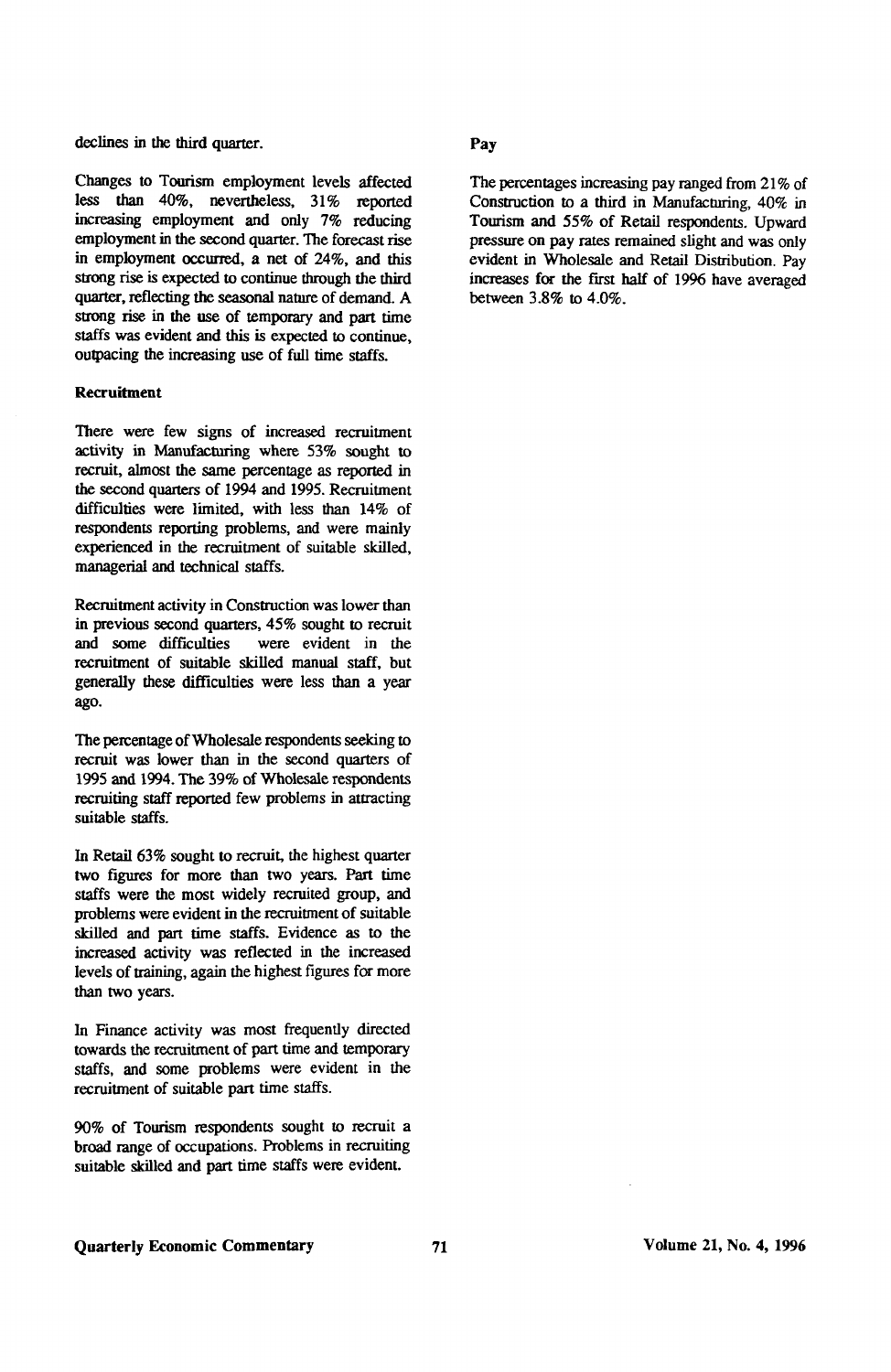| TABLE 1 EMPLOYEES IN EMPLOYMENT IN SCOTLAND: INDUSTRY AGGREGATES ('000s)*<br>(Figures in square brackets reflect the 1989 and 1990 LFS. The latest estimates reflect the impact of the 1991 LFS.) |                                 |                                                                                            |                                                                         |                                                                          |                                                                            |                                                                                              |                                                                          |                                                                              |                                                                              |                                                                                              |
|---------------------------------------------------------------------------------------------------------------------------------------------------------------------------------------------------|---------------------------------|--------------------------------------------------------------------------------------------|-------------------------------------------------------------------------|--------------------------------------------------------------------------|----------------------------------------------------------------------------|----------------------------------------------------------------------------------------------|--------------------------------------------------------------------------|------------------------------------------------------------------------------|------------------------------------------------------------------------------|----------------------------------------------------------------------------------------------|
| (SIC 1980)<br>SIC 1992                                                                                                                                                                            |                                 | <b>MALE</b>                                                                                |                                                                         | <b>FEMALE</b>                                                            |                                                                            | <b>TOTAL</b>                                                                                 | Prod/Const                                                               | Production                                                                   | Manuf.                                                                       | <b>Services</b>                                                                              |
|                                                                                                                                                                                                   |                                 | (A <sub>II</sub> )<br>Full-time                                                            | P/T                                                                     | (AII)<br>Full-time                                                       | P/T                                                                        |                                                                                              | $(1-5)$<br>$C-F$                                                         | $(1-4)$<br>$C-E$                                                             | $(2-4)$<br>D                                                                 | (6.9)<br>$G-Q$                                                                               |
| 1979<br>1989                                                                                                                                                                                      | Jun<br>Mar<br>Jun<br>Sep<br>Dec | (1,205)<br>$(1,015)$ [1,016]<br>[1,018]<br>[1,034]<br>[1,033]                              |                                                                         | (897)<br>$(914)$ [924]<br>[941]<br>[934]<br>[939]                        | (332)<br>$(387)$ [376]<br>[384]<br>[389]<br>[401]                          | (2,102)<br>$(1,929)$ [1,941]<br>[1,959]<br>[1,968]<br>[1, 972]                               | (831)<br>$(587)$ [601]<br>[599]<br>[594]<br>[595]                        | (676)<br>$(440)$ [476]<br>[474]<br>[460]<br>[461]                            | (604)<br>$(401)$ $[418]$<br>[416]<br>[402]<br>[402]                          | 1.224<br>$(1,314)$ [1,311]<br>[1,331]<br>[1, 344]<br>[1, 349]                                |
| 1990<br>1991                                                                                                                                                                                      | Mar<br>Jun<br>Sep<br>Dec        | [1,027]<br>[1,031]<br>$[1,040]$ $(1,043)$<br>$[1,034]$ $(1,043)$                           |                                                                         | [930]<br>[942]<br>[943] (943)<br>[946] (949)                             | ${395}$<br>[406]<br>[406] (404)<br>[417] (416)                             | [1,957]<br>[1,974]<br>$[1,983]$ $(1,986)$<br>$[1,980]$ $(1,992)$                             | 1591<br>[591]<br>[597] (594)<br>[591] (589)<br>[573] (571)               | [457]<br>[458]<br>[465] (464)<br>[462] (462)<br>[449] (450)                  | [397]<br>[398]<br>[405] (405)<br>[401] (403)<br>[388] (391)                  | [1, 337]<br>[1, 353]<br>$[1,356]$ $(1,362)$<br>$[1,362]$ $(1,376)$                           |
|                                                                                                                                                                                                   | Mar<br>Jun<br>Sep<br>Dec        | $[1,021]$ $(1,035)$<br>$[1,015]$ $(1,031)$<br>$(1,011)$ $(1,026)$<br>$(1,026)$ $\{1,037\}$ | 106<br>103<br>$(105)$ $(85)$                                            | [936] (941)<br>[944] (953)<br>$[947]$ (954)<br>$(952)$ $(976)$           | [412] (413)<br>[414] (417)<br>[418] (414)<br>$(416)$ $(427)$               | $[1,956]$ $(1,978)$<br>$[1,959]$ $(1,984)$<br>$[1,958]$ $(1,984)$<br>$(1,978)$ $(2,013)$     | [562] (561)<br>$[560]$ (567)<br>$(543)$ $(560)$                          | [443] (444)<br>[443] (444)<br>$(434)$ $(435)$                                | $[383]$ $(385)$<br>[383] (385)<br>$(376)$ $\{377\}$                          | $[1,356]$ $(1,377)$<br>$[1,368]$ (1,394)<br>$[1,370]$ (1,394)<br>$(1,416)$ $(1,425)$         |
| 1992                                                                                                                                                                                              | Mar<br>Jun<br>Sep<br><b>Dec</b> | $(1,020)$ $(1,026)$<br>$(1,024)$ $\{1,023\}$<br>$(1,008)$ $\{1,012\}$<br>$(993)$ $\{993\}$ | $(112)$ $\{87\}$<br>$(123)$ $\{92\}$<br>$(119)$ {81}<br>$(95)$ $\{90\}$ | $(955)$ $(980)$<br>$(956)$ $(981)$<br>$(948)$ $(980)$<br>$(971)$ $(984)$ | $(418)$ $(429)$<br>$(419)$ $[431]$<br>$(416)$ $(432)$<br>$(436)$ $\{442\}$ | $(1,975)$ $(2,005)$<br>$(1,979)$ $(2,005)$<br>$(1,956)$ $\{1,992\}$<br>$(1,963)$ $\{1,976\}$ | $(535)$ $\{551\}$<br>$(528)$ [544]<br>$(519)$ $\{543\}$<br>$(520)$ {529} | $(430)$ $(431)$<br>$(425)$ $\{425\}$<br>$(418)$ $(427)$<br>$(405)$ $\{416\}$ | $(373)$ $(372)$<br>$(368)$ $\{368\}$<br>$(361)$ $(360)$<br>$(348)$ $\{359\}$ | $(1,411)$ $\{1,426\}$<br>$(1,424)$ $(1,434)$<br>$(1,410)$ $\{1,423\}$<br>$(1,418)$ $(1,421)$ |
| 1993                                                                                                                                                                                              | Mar<br>Jun.<br>Sep<br>Dec       | (988)<br>(1000)<br>${1009}$<br>${1001}$                                                    | ${85}$<br>${91}$<br>${92}$<br>${95}$                                    | ${979}$<br>(992)<br>${994}$<br>${996}$                                   | (437)<br>${445}$<br>${445}$<br>${450}$                                     | (1967)<br>[1991]<br>${2003}$<br>${1996}$                                                     | (534)<br>${531}$<br>${536}$<br>(532)                                     | ${414}$<br>${417}$<br>(414)<br>(410)                                         | (358)<br>${364}$<br>(362)<br>${360}$                                         | (1,408)<br>${1,433}$<br>${1,440}$<br>${1,440}$                                               |
| 1994                                                                                                                                                                                              | Mar<br>Jun<br>Sep<br>Dec        | 893 (985)<br>899 (996)<br>899 (1006)<br>888 (987)                                          | 88 (93)<br>92 (96)<br>95 (99)<br>95 (99)                                | 525 (981)<br>535 (990)<br>538 (989)<br>528 (980)                         | 431 {445}<br>436 {449}<br>435 {447}<br>434 (449)                           | 1937 {1966}<br>1962 {1987}<br>1967 {1994}<br>1945 (1967)                                     | 472 (520)<br>482 (528)<br>483 (531)<br>479 (521)                         | 347 (399)<br>353 (403)<br>355 (400)<br>357 (401)                             | 305 {349}<br>313 (354)<br>316 (352)<br>316 (354)                             | 1,430 {1,421}<br>1,443 (1,433)<br>1,447 {1,437}<br>1,431 (1,421)                             |
| 1995                                                                                                                                                                                              | Mar<br>Jun<br>Sep<br>Dec        | 886 (978)<br>887<br>894<br>892                                                             | 96 (96)<br>95<br>97<br>98                                               | 520 (948)<br>525 (963)<br>526<br>518                                     | 427 {427}<br>437<br>430<br>435                                             | 1928 { 1947 }<br>1944<br>1947<br>1943                                                        | 466 (508)<br>470<br>479<br>477                                           | 352 (395)<br>357<br>359<br>360                                               | 312 (348)<br>318<br>319<br>321                                               | $1,427$ $\{1,414\}$<br>1.439<br>1,434<br>1,432                                               |
| 1996                                                                                                                                                                                              | Mar                             | 897                                                                                        | 94                                                                      | 514                                                                      | 428                                                                        | 1915                                                                                         | 468                                                                      | 355                                                                          | 316                                                                          | 1,413                                                                                        |

Department of Employment Gazette

Figures within [.] reflect estimates prior to the 1989 Census of Employment Figures within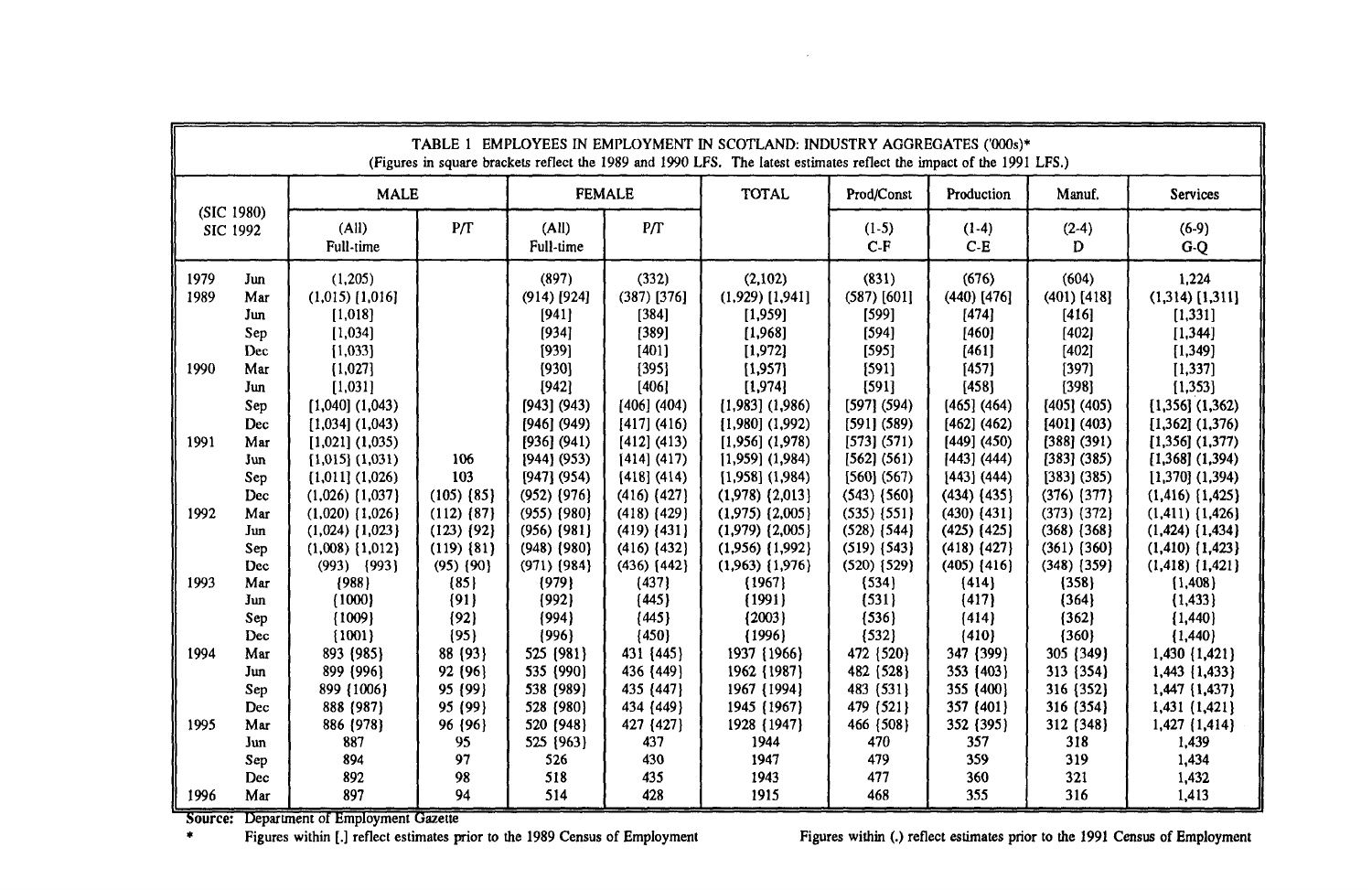|                                                             | pers.<br>activities<br>Other<br>comm,<br>social &<br>$\overline{O}$          | <b>5585</b><br>****<br>æ                        |
|-------------------------------------------------------------|------------------------------------------------------------------------------|-------------------------------------------------|
|                                                             | Health<br>&<br>Social<br>Work<br>Z                                           | 249<br>អន្តរន<br><b>asaa</b>                    |
|                                                             | Educa-<br>tion<br>z                                                          | 144<br>F <sub>457</sub>                         |
|                                                             | Public<br>admin. &<br>comp.<br>Soc. Sec.<br>defence:<br>ب<br>ب               | 134<br><u>ng a a</u><br>5553                    |
| BLE 2 EMPLOYMENT: SCOTLAND EMPLOYEES IN EMPLOYMENT (000's)* | activities<br>renting<br>& bus.<br>Real<br>Estate<br>$\overline{\mathbf{x}}$ | 198<br>ទីខ្នួន<br>ន្តន្តន្ត                     |
|                                                             | Financial<br>mediation<br>inter-                                             | <b>22552</b><br><b>8828</b><br>74               |
|                                                             | $Tr_{\text{port}}$<br>storage<br>&<br>comm.                                  | 110<br>2322<br>$116$<br>$118$<br>$112$          |
|                                                             | Hotels<br>& rest.<br>H                                                       | $\frac{15}{11}$<br><b>ESSS</b><br><b>2855</b>   |
|                                                             | Whisale<br>trade &<br>repairs<br>retail<br>O                                 | 292<br>ត្តន្តន្ត<br>ສິ ສິ ສິ ສິ                 |
|                                                             | Constru<br>ction<br>$\mu$                                                    | $\frac{14}{11}$<br>11<br>11<br>11<br>11<br>3852 |
| Σ                                                           | Elect,<br>gas &<br>water<br>water<br>supply<br>ĒΩ                            | ے<br>ج<br>$\infty$<br>ە<br>٣<br>$\bullet$<br>٣  |
|                                                             | Manufac-<br>turing<br>$\Box$                                                 | <b>8335 3325 5</b>                              |
|                                                             | Mining<br>&<br>Quarry-<br>ing<br>Ō                                           | 22<br>នននន នននន                                 |
|                                                             | Agric.<br>hunting<br>forestry<br>fishing<br>$\mathbf{A} \mathbf{B}$          | $\mathfrak{z}$<br><b>3553 3333</b>              |
|                                                             | $rac{26}{36}$                                                                | <b>SSHERS SSHERS</b> SSHE                       |

See notes to Table 1  $\ddot{\phantom{1}}$ 

Source: Department of Employment Gazette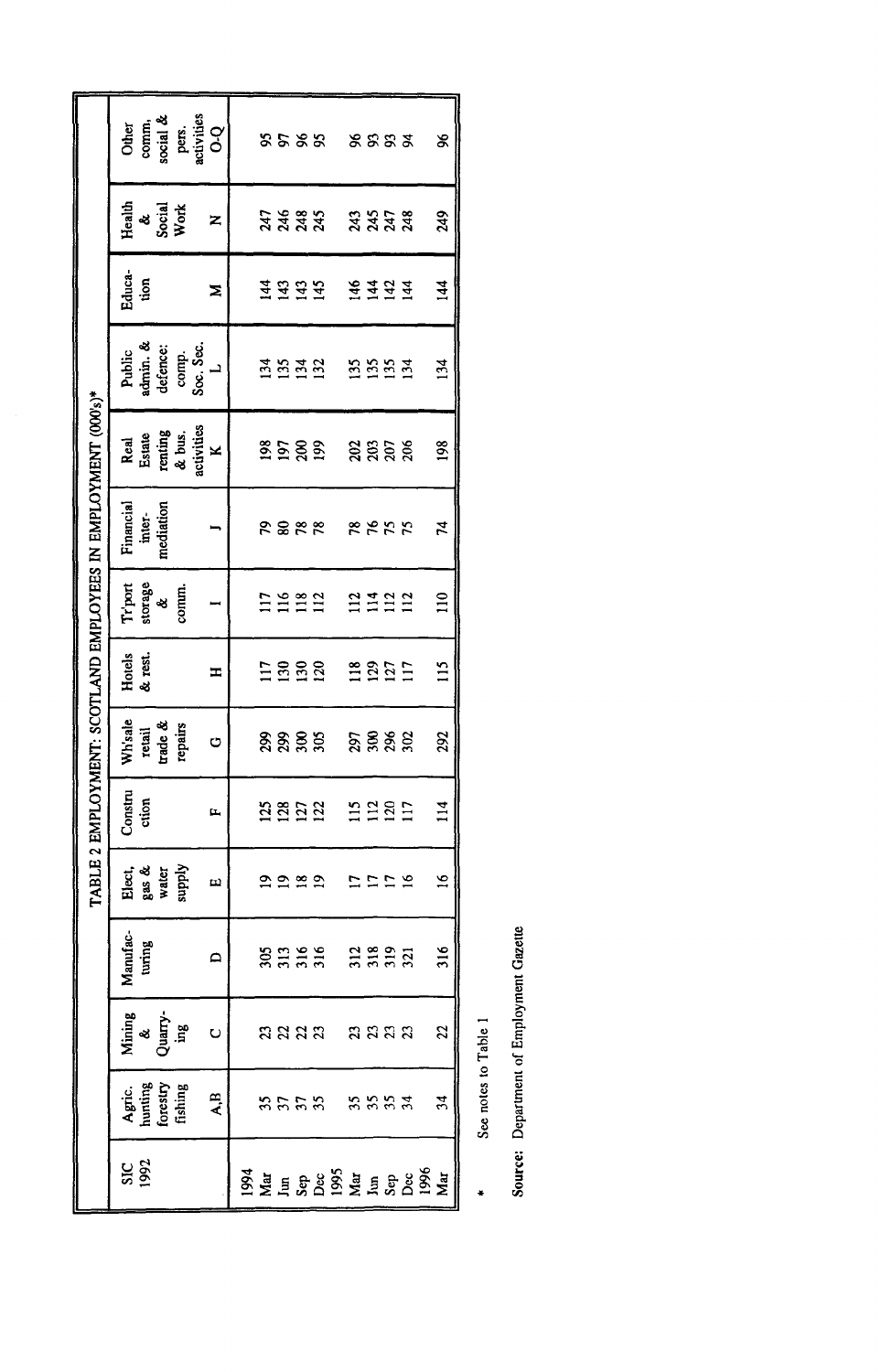| ī<br>İ<br>ĉ |
|-------------|
| Ħ<br>֧֛֠֜   |
| ę.          |
| ś           |
|             |

 $\mathbf{z}$ 

| Note.                                                                                   |
|-----------------------------------------------------------------------------------------|
|                                                                                         |
| į                                                                                       |
|                                                                                         |
|                                                                                         |
|                                                                                         |
|                                                                                         |
|                                                                                         |
|                                                                                         |
|                                                                                         |
|                                                                                         |
| igures from October reflect the revised basis of seasonal adjustment from November 1992 |
|                                                                                         |
|                                                                                         |
| ş                                                                                       |

Source:

Deparment of Employment Press Notice

| Im              | 17.5                | 64.4                           | $\overline{9}$<br>ς,                          | 0.61<br>0.61     | $\overline{90}$<br>$5^{\circ}$    |
|-----------------|---------------------|--------------------------------|-----------------------------------------------|------------------|-----------------------------------|
| E               | 1.81                | $\overline{5}$                 | $\infty$                                      | 182              | $\overline{90}$                   |
| 8n <sub>g</sub> | 18.5                | 6.4                            | $\overline{c}$                                | 18.4             | $\overline{90}$                   |
| Sep             | 18.3                | $-0.2$                         | 53                                            | <b>661</b>       | $50^{\circ}$                      |
| $\infty$        | 18.0                | م<br>و                         | $\overline{c}$                                | 20.1             | $5^{\circ}$                       |
| bec<br>XOV      | <b>18.9</b><br>18.8 | <b>P.1</b><br>$80^{\circ}$     | $\tilde{c}$<br>50                             | 19.7<br>17.6     | 64<br>64                          |
| nel 4291        | 19.2                | $50^{\circ}$                   | 54                                            | 15.8             | $5^{\circ}$                       |
| Feb             | 18.4                | $80-$                          | $\overline{5}$                                | 53               | 0.4                               |
| Mar             | <b>183</b>          | $\overline{5}$                 | $\mathfrak{S}2$                               | 17.5             | $5^{\circ}$                       |
| Apr             | 18.5                | $\tilde{c}$                    | ξ,                                            | 19.1             | $\overline{90}$                   |
| Yay             | 19.4                | 60                             | $5^{\circ}$                                   | 20.5             | $\overline{90}$                   |
| ίщ<br>E         | 20.2<br>20.0        | $\overline{5}$<br>$\tilde{c}$  | $5^{\circ}$<br>$\overline{90}$                | 20.2<br>512      | $\overline{5}$<br>$\overline{5}$  |
| $S_{\rm 1D}$    | 21.0                | $80^{\circ}$                   | $5^{\circ}$                                   | 20.9             | $\overline{90}$                   |
| Sep             | 21.3                | $\mathfrak{S}$                 | 6.4                                           | 22.7             | $\overline{90}$                   |
| $\infty$        | 21.0                | خ<br>ننا                       | $5^{\circ}$                                   | 22.9             | $\mathcal{L}^{\bullet}$           |
| Nov             | 20.7                | ბ<br>ვ                         | ξ,                                            | $20.7$<br>$20.2$ | $\mathcal{L}^{\bullet}$           |
| nss Jan<br>bec  | 21.4<br>21.8        | 0.4<br>$\mathcal{C}^{\bullet}$ | $\boldsymbol{\mathfrak{S}}$<br>$\overline{0}$ | 18.8             | $\overline{9}$<br>$\overline{90}$ |
| Feb             | 21.6                | $\mathcal{C}$                  | $5^{\circ}$                                   | 19.4             | $\overline{90}$                   |
| щаг             | 22.4                | $\frac{8}{8}$                  | $\mathfrak{S}$                                | 23.3             | $\overline{9}$                    |
| KeM<br>Apr      | 22.5<br>22.8        | ჭ<br>ვ<br>6.4                  | $\tilde{c}$<br>$\mathfrak{S}$                 | 23.5<br>23.3     | <u>ငှ</u><br>$\overline{90}$      |
| ίщ              | 23.1                | $\overline{9}$                 | $\overline{c}$                                | 24.5             | $\mathcal{L}^{\bullet}$           |
| E               | 23.7                | $\overline{9}$                 | 33                                            | 23.7             | $80^{\circ}$                      |
| $\sin \theta$   | 24.1                | 6.4                            | $5^{\circ}$                                   | 24.2             | $\mathcal{C}$                     |
| Sep             | 24.5                | 64                             | $50^{\circ}$                                  | 097              | $\overline{c}$                    |
| $\infty$        | 24.2                | ბ<br>ა                         | 53                                            | 26.0             | $\overline{90}$                   |
| XOV<br>pec      | 23.7<br>23.9        | 92<br>ج<br>م                   | خ<br>ج<br>5p                                  | 24.8<br>22.6     | $\overline{90}$                   |
|                 | 23.5                | 9.2                            | 5 <sup>2</sup>                                | 20.6             | 0.4<br>$5^{\circ}$                |
| ust 9661<br>Eeb | 23.5                | $\overline{0.0}$               | $\overline{5}$                                | 21.7             | 6.4                               |
| $M_{\rm ar}$    | 23.1                | ρ,                             | 55                                            | 22.0             | 0.4                               |
| дpr             | 22.9                | -0.2                           | 55                                            | 23.0             | $5^{\circ}$                       |
| Yay             | 23.4                | $\tilde{c}$                    | $\overline{0}$                                | 24.0             | $\frac{0.7}{3.8}$                 |
| ίщ              | 24.4                |                                | $\overline{0.4}$                              | 25.7             |                                   |
| E               | 25.7                |                                | $\frac{6}{6}$                                 | š,               | $80^{\circ}$                      |

 $\sim$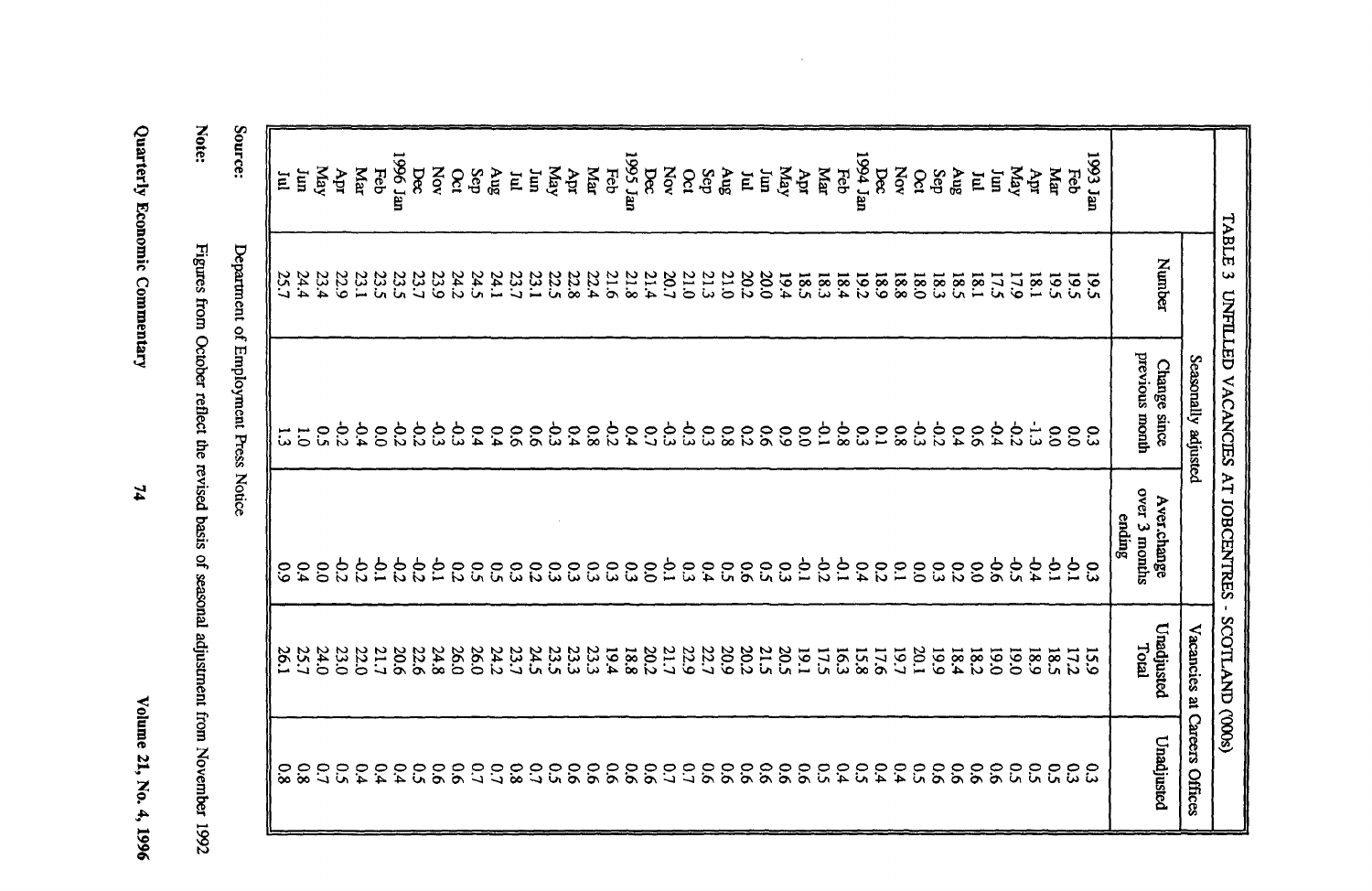| TABLE 4: VACANCY FLOWS AT JOBCENTRES, STANDARDISED, SEASONALLY ADJUSTED -<br><b>SCOTLAND</b> |       |                                     |              |                                     |                         |                                     |  |
|----------------------------------------------------------------------------------------------|-------|-------------------------------------|--------------|-------------------------------------|-------------------------|-------------------------------------|--|
|                                                                                              |       | In-flow                             |              | Out-flow                            | 000s of which: Placings |                                     |  |
| Date                                                                                         | Level | Average<br>change 3<br>months ended | Level        | Average<br>change 3<br>months ended | Level                   | Average<br>change 3<br>months ended |  |
| 1993 Jan                                                                                     | 22.1  | 0.2                                 | 22.8         | 0.9.                                | 18.8                    | 0.7                                 |  |
| Feb                                                                                          | 21.9  | 0.1                                 | 21.9         | 0.4                                 | 18.0                    | 0.1                                 |  |
| Mar                                                                                          | 22.6  | 0.1                                 | 22.7         | 0.2                                 | 18.1                    | $-0.3$                              |  |
| Apr                                                                                          | 21.5  | $-0.3$                              | 22.4         | $-0.1$                              | 18.5                    | $-0.1$                              |  |
| May                                                                                          | 21.5  | $-0.2$                              | 22.6         | 0.2                                 | 18.3                    | 0.1                                 |  |
| Jun                                                                                          | 22.0  | $-0.2$                              | 22.2         | $-0.1$                              | 18.5                    | 0.1                                 |  |
| Jul                                                                                          | 22.1  | 0.2                                 | 21.4         | $-0.3$                              | 18.0                    | $-0.2$                              |  |
| Aug                                                                                          | 21.7  | 0.1                                 | 21.2         | $-0.5$                              | 18.0                    | $-0.1$                              |  |
| Sep                                                                                          | 22.3  | 0.1                                 | 22.3         | 0.0                                 | 19.0                    | 0.2                                 |  |
| Oct                                                                                          | 22.8  | 0.2                                 | 22.7         | 0.4                                 | 19.2                    | 0.4                                 |  |
| Nov                                                                                          | 24.6  | 1.0                                 | 23.9         | 0.9                                 | 20.4                    | 0.8                                 |  |
| Dec                                                                                          | 23.5  | 0.4                                 | 22.8         | 0.2                                 | 19.5                    | 0.2                                 |  |
| 1994 Jan                                                                                     | 23.1  | 0.1                                 | 23.2         | 0.2                                 | 20.0                    | 0.3                                 |  |
| Feb                                                                                          | 22.6  | $-0.7$                              | 23.5         | $-0.1$                              | 20.5                    | 0.0                                 |  |
| Mar                                                                                          | 21.9  | $-0.5$                              | 22.1         | $-0.2$                              | 19.4                    | 0.0                                 |  |
| Apr                                                                                          | 23.1  | 0.0                                 | 22.7         | $-0.1$                              | 20.2                    | 0.1                                 |  |
| May                                                                                          | 23.1  | 0.1                                 | 22.8         | $-0.2$                              | 20.2                    | 0.0                                 |  |
| Jun                                                                                          | 21.3  | 0.7                                 | 23.4         | 0.4                                 | 20.9                    | 0.4                                 |  |
| Jul                                                                                          | 22.7  | $-0.1$                              | 22.1         | $-0.2$                              | 19.7                    | $-0.3$                              |  |
| Aug                                                                                          | 25.4  | 0.8                                 | 24.6         | 0.6                                 | 21.7                    | 0.5                                 |  |
| Sep                                                                                          | 23.1  | $-0.4$                              | 22.7         | $-0.2$                              | 20.0                    | $-0.3$                              |  |
| Oct                                                                                          | 23.5  | 0.3                                 | 23.7         | 0.4                                 | 20.7                    | 0.3                                 |  |
| <b>Nov</b>                                                                                   | 24.4  | $-0.3$                              | 24.7         | 0.0                                 | 21.6                    | $0.0\,$                             |  |
| Dec                                                                                          | 24.6  | 0.5                                 | 23.8         | 0.4                                 | 20.7                    | 0.2                                 |  |
| 1995 Jan                                                                                     | 24.3  | 0.3                                 | 23.9         | 0.1                                 | 20.7                    | 0.0                                 |  |
| Feb                                                                                          | 24.1  | $-0.1$                              | 24.3         | $-0.1$                              | 21.4                    | $-0.1$                              |  |
| Mar                                                                                          | 24.3  | $-0.1$                              | 23.5         | $-0.1$                              | 20.7                    | 0.0                                 |  |
| Apr                                                                                          | 24.4  | 0.0                                 | 24.5         | 0.2                                 | 21.5                    | 0.3                                 |  |
| May                                                                                          | 24.6  | 0.2                                 | 24.6         | 0.1                                 | 21.7                    | 0.1                                 |  |
| Jun                                                                                          | 25.5  | 0.4                                 | 24.9         | 0.5                                 | 22.1                    | 0.5                                 |  |
| Jul                                                                                          | 25.7  | 0.4                                 | 25.0         | 0.2                                 | 22.1                    | 0.2                                 |  |
| Aug                                                                                          | 27.2  | 0.9                                 | 26.8         | 0.7                                 | 23.6                    | 0.6                                 |  |
| Sep                                                                                          | 25.1  | $-0.1$                              | 25.0         | 0.0                                 | 22.0                    | 0.0                                 |  |
| Oct                                                                                          | 27.3  | 0.5                                 | 27.4         | 0.8                                 | 24.0                    | 0.6                                 |  |
| Nov                                                                                          | 26.1  | $-0.4$                              | 26.4         | $-0.1$                              | 23.1                    | $-0.2$                              |  |
| Dec                                                                                          | 24.2  | $-0.3$                              | 24.0         | $-0.3$                              | 20.8                    | $-0.4$                              |  |
| 1996 Jan                                                                                     | 25.5  | $-0.5$                              | 25.9         | $-0.4$                              | 22.8                    | $-0.4$                              |  |
| Feb                                                                                          | 26.1  | 0.0                                 | 26.1         | $-0.1$                              | 22.4                    | $-0.2$                              |  |
| Mar                                                                                          | 25.0  | 0.3                                 | 25.6         | 0.5                                 | 22.0                    | 0.4                                 |  |
| Apr                                                                                          | 25.6  | 0.0                                 | 25.5         | $-0.1$                              | 21.6                    | $-0.4$                              |  |
| May                                                                                          | 25.5  | $-0.2$                              | 25.3         | $-0.3$                              | 21.4                    | $-0.3$                              |  |
| $\mathbf{Jun}$                                                                               | 23.5  | $-0.5$                              | 22.7<br>23.9 | $-1.0$                              | 19.1<br>20.3            | $-1.0$                              |  |
| Jul                                                                                          | 25.2  | $-0.1$                              |              | $-0.5$                              |                         | $-0.4$                              |  |

**Source:** Department of Employment

F

**Note:** Figures from October reflect the revised basis of seasonal adjustment from November 1992

**Quarterly Economic Commentary 75 Volume 21, No. 4, 1996**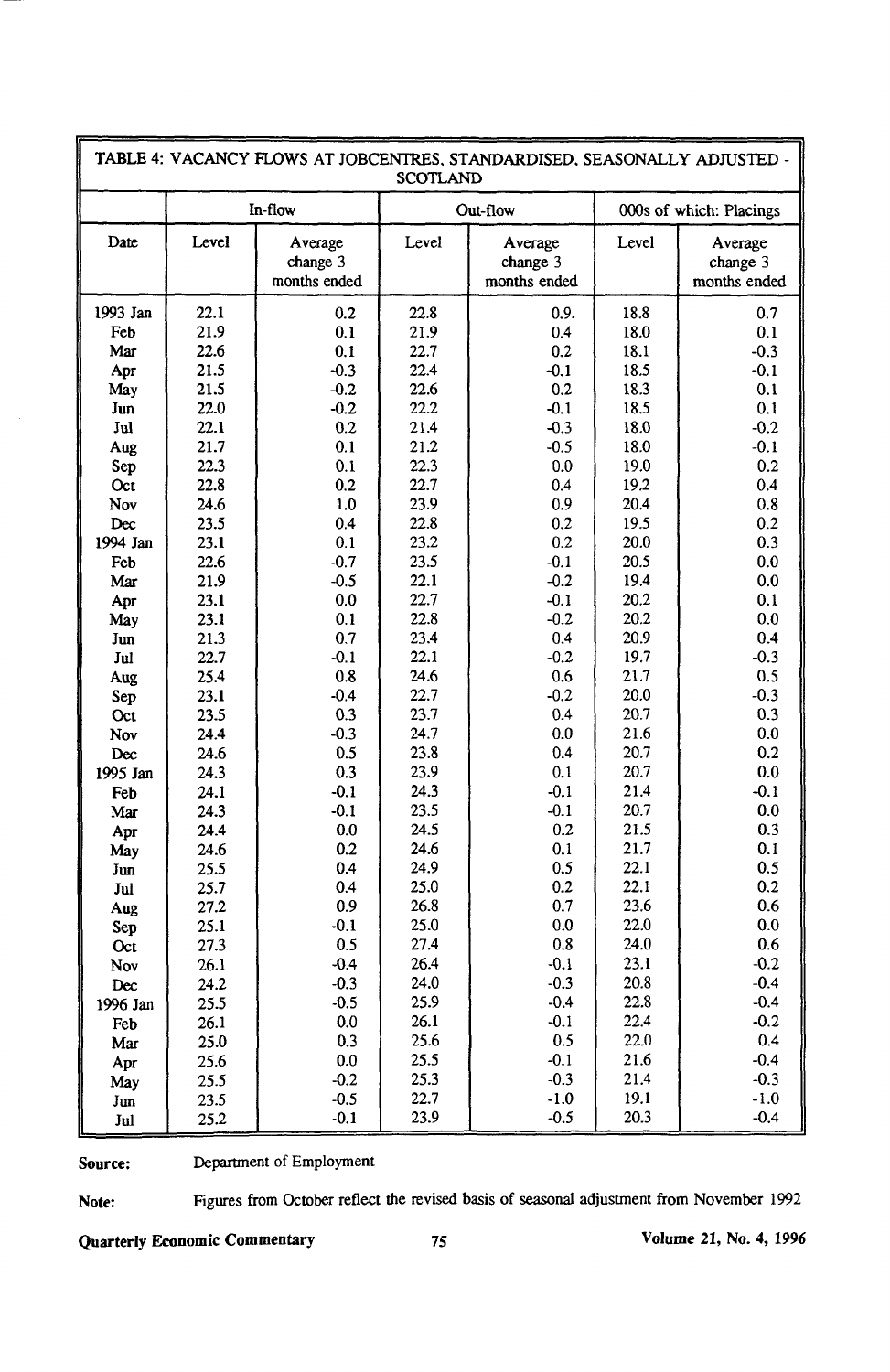| TABLE 5: SCOTLAND - UNEMPLOYMENT - SEASONALLY ADJUSTED (excluding school leavers<br>('000s) (Figures in parentheses reflect estimates on September 1988 basis - see text for details) |       |        |              |                                   |                                        |                                  |
|---------------------------------------------------------------------------------------------------------------------------------------------------------------------------------------|-------|--------|--------------|-----------------------------------|----------------------------------------|----------------------------------|
| Date                                                                                                                                                                                  | Male  | Female | <b>Total</b> | Change since<br>previous<br>month | Ave. change<br>over 6 months<br>ending | Unemp. rate %<br>of working pop. |
| 1993 Jan                                                                                                                                                                              | 190.7 | 57.0   | 249.5        | 0.1                               | 1.5                                    | 9.8                              |
| Feb                                                                                                                                                                                   | 188.4 | 56.9   | 247.6        | $-1.9$                            | 0.7                                    | 9.8                              |
| Mar                                                                                                                                                                                   | 188.9 | 56.1   | 244.5        | $-3.1$                            | 0.3                                    | 9.6                              |
| Apr                                                                                                                                                                                   | 188.9 | 56.6   | 245.5        | 1.0                               | 0.1                                    | 9.8                              |
| May                                                                                                                                                                                   | 189.1 | 56.0   | 244.9        | $-0.6$                            | $-0.2$                                 | 9.8                              |
| Jun                                                                                                                                                                                   | 190.0 | 55.5   | 244.6        | $-0.3$                            | $-0.8$                                 | 9.8                              |
| Jul                                                                                                                                                                                   | 189.4 | 56.4   | 246.4        | 1.8                               | $-0.3$                                 | 9.9                              |
| Aug                                                                                                                                                                                   | 187.1 | 56.5   | 245.9        | $-0.5$                            | $-0.3$                                 | 9.8                              |
| Sep                                                                                                                                                                                   | 184.2 | 55.6   | 242.7        | $-3.2$                            | $-0.3$                                 | 9.7                              |
| Oct                                                                                                                                                                                   | 182.9 | 54.5   | 238.7        | $-4.0$                            | $-1.1$                                 | 9.6                              |
| Nov                                                                                                                                                                                   | 181.6 | 53.8   | 236.7        | $-2.0$                            | $-1.4$                                 | 9.5                              |
| Dec                                                                                                                                                                                   | 184.6 | 53.1   | 234.7        | $-2.0$                            | $-1.7$                                 | 9.4                              |
| 1994 Jan                                                                                                                                                                              | 183.3 | 53.8   | 238.4        | 3.7                               | $-1.3$                                 | 9.5                              |
| Feb                                                                                                                                                                                   | 182.0 | 53.5   | 236.8        | $-1.6$                            | $-1.5$                                 | 9.5                              |
| Mar                                                                                                                                                                                   | 181.3 | 52.7   | 234.7        | $-2.1$                            | $-1.3$                                 | 9.4                              |
| Apr                                                                                                                                                                                   | 181.3 | 52.2   | 233.5        | $-1.4$                            | $-0.9$                                 | 9.3                              |
| May                                                                                                                                                                                   | 180.4 | 52.2   | 232.6        | $-0.9$                            | $-0.8$                                 | 9.4                              |
| Jun                                                                                                                                                                                   | 179.2 | 51.4   | 230.6        | $-2.0$                            | $-0.9$                                 | 9.3                              |
| Jul                                                                                                                                                                                   | 179.0 | 52.7   | 231.7        | 1.1                               | $-1.0$                                 | 9.2                              |
| Aug                                                                                                                                                                                   | 176.9 | 52.1   | 229.0        | $-2.7$                            | $-1.3$                                 | 9.2                              |
| Sep                                                                                                                                                                                   | 174.2 | 50.6   | 224.8        | $-4.2$                            | $-1.7$                                 | 9.0                              |
| Oct                                                                                                                                                                                   | 170.7 | 49.7   | 220.4        | $-4.4$                            | $-2.2$                                 | 8.8                              |
| Nov                                                                                                                                                                                   | 167.4 | 49.4   | 216.8        | $-3.6$                            | $-2.6$                                 | 8.7                              |
| Dec                                                                                                                                                                                   | 164.1 | 48.2   | 212.3        | $-4.5$                            | $-3.1$                                 | 8.5                              |
| 1995 Jan                                                                                                                                                                              | 162.4 | 47.7   | 208.0        | $-2.1$                            | $-3.6$                                 | 8.4                              |
| Feb                                                                                                                                                                                   | 160.9 | 47.1   | 210.1        | $-2.1$                            | $-3.5$                                 | 8.3                              |
| Mar                                                                                                                                                                                   | 159.1 | 46.4   | 205.5        | $-2.5$                            | $-3.2$                                 | 8.2                              |
| Apr                                                                                                                                                                                   | 156.8 | 45.9   | 202.7        | $-2.9$                            | $-3.0$                                 | 8.3                              |
| May                                                                                                                                                                                   | 155.1 | 45.5   | 200.6        | $-2.1$                            | $-2.7$                                 | 8.2                              |
| Jun                                                                                                                                                                                   | 15.30 | 45.2   | 198.2        | $-2.4$                            | $-2.4$                                 | 8.1                              |
| Jul                                                                                                                                                                                   | 152.7 | 46.0   | 198.7        | 0.5                               | $-2.0$                                 | 8.2                              |
| Aug                                                                                                                                                                                   | 151.5 | 46.0   | 197.5        | $-1.2$                            | $-1.7$                                 | 8.1                              |
| Sep                                                                                                                                                                                   | 150.4 | 45.3   | 195.7        | $-1.8$                            | $-1.7$                                 | 8.0                              |
| Oct                                                                                                                                                                                   | 150.3 | 45.2   | 195.5        | $-0.2$                            | $-1.2$                                 | 8.0                              |
| Nov                                                                                                                                                                                   | 150.0 | 45.0   | 195.0        | $-0.5$                            | $-0.9$                                 | 8.0                              |
| Dec                                                                                                                                                                                   | 150.9 | 44.7   | 195.6        | 0.6                               | $-0.4$                                 | 8.0                              |
| 1996 Jan                                                                                                                                                                              | 149.5 | 44.1   | 193.6        | $-2.0$                            | $-0.9$                                 | 8.0                              |
| Feb                                                                                                                                                                                   | 151.0 | 44.3   | 195.3        | 1.7                               | $-0.4$                                 | 8.0                              |
| Mar                                                                                                                                                                                   | 150.2 | 44.8   | 195.0        | $-0.3$                            | $-0.1$                                 | 8.0                              |
| Apr                                                                                                                                                                                   | 151.6 | 45.8   | 197.4        | 2.4                               | 0.3                                    | 8.1                              |
| May                                                                                                                                                                                   | 150.9 | 45.7   | 196.6        | $-0.8$                            | 0.3                                    | 8.1                              |
| Jun                                                                                                                                                                                   | 150.3 | 46.1   | 196.4        | $-0.2$                            | 0.1                                    | 8.1                              |
| Jul                                                                                                                                                                                   | 148.7 | 46.0   | 194.7        | $-1.7$                            | 0.2                                    | 8.0                              |

Source: Department of Employment

 $\ddot{\phantom{0}}$ 

Quarterly Economic Commentary **76** Volume 21, No. 4, 1996